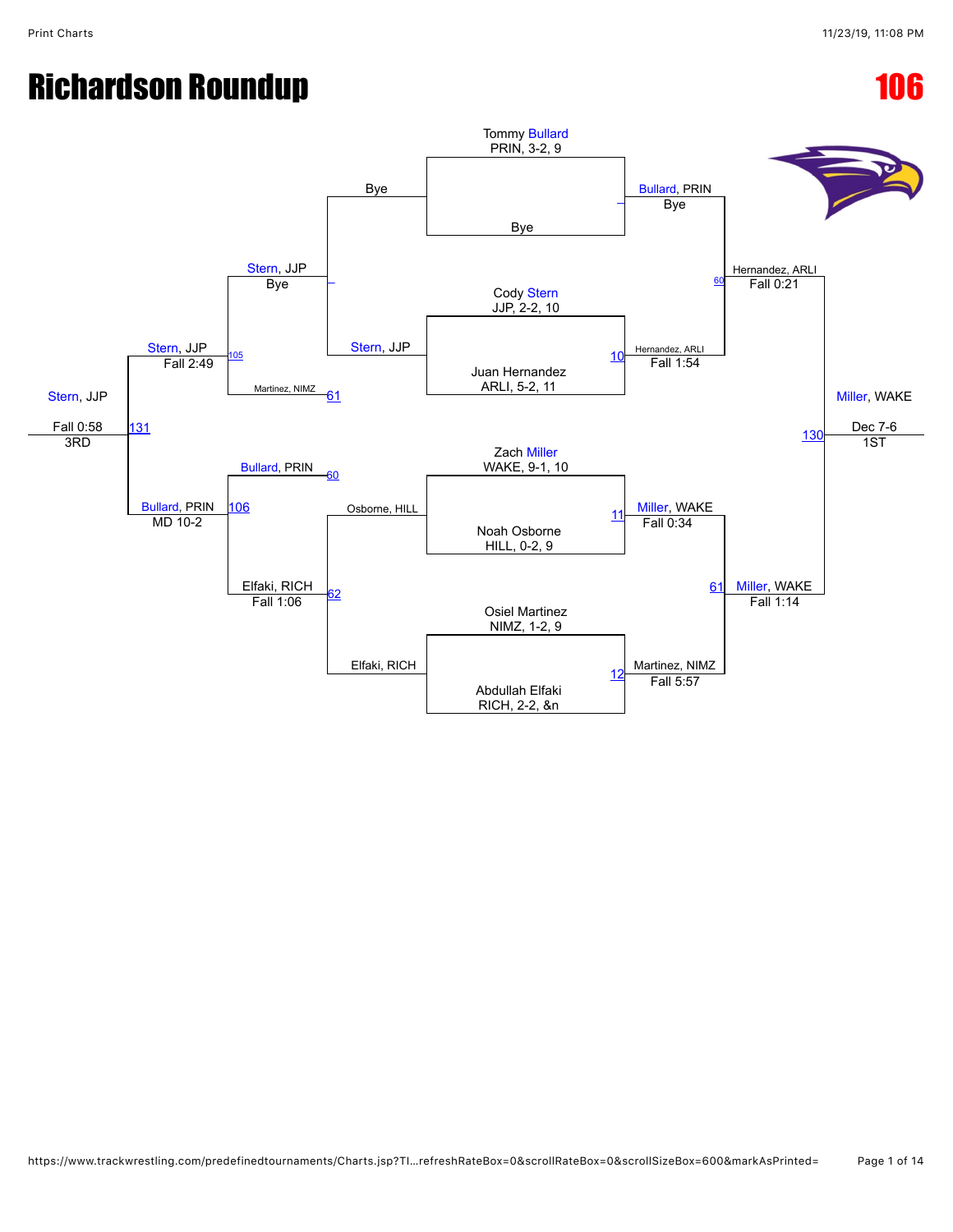

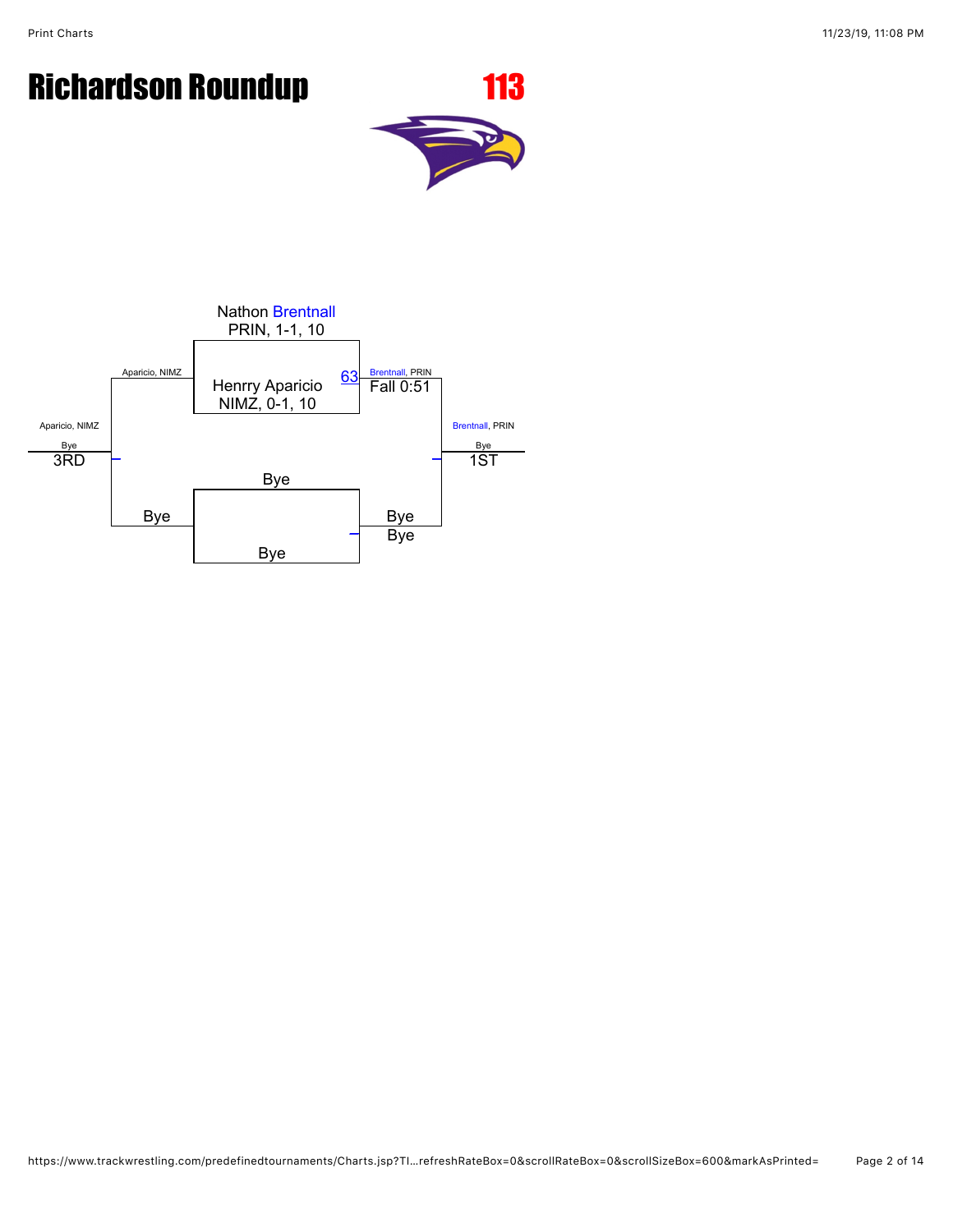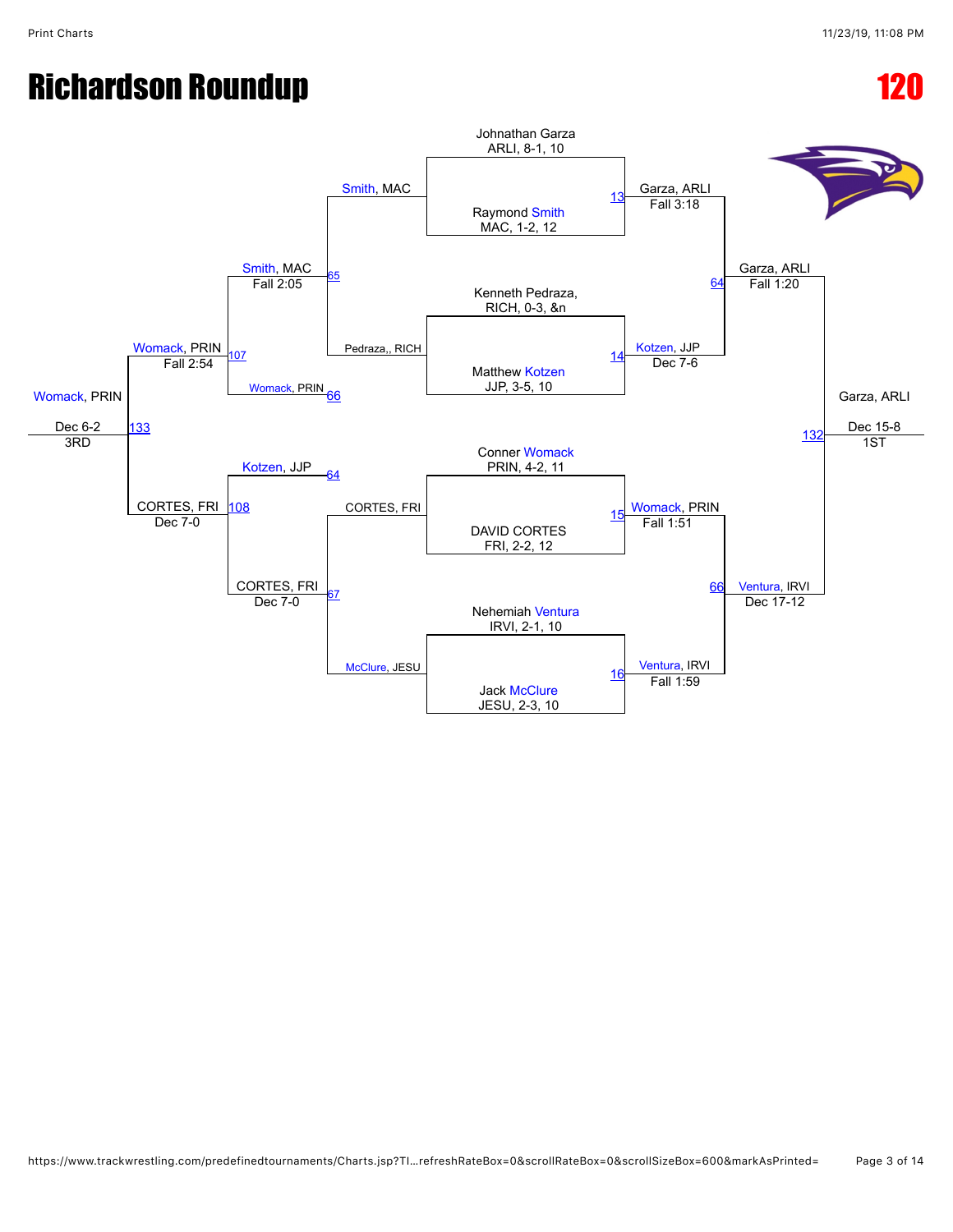[Mattingly,](javascript:viewProfile(1822033132)) WAKE MD 12-1 [Mattingly,](javascript:viewProfile(1822033132)) WAKE Evins, JJP Bye Ethan Dejesus RICH, 2-1, &n Dejesus, RICH Dejesus, RICH DeLeon, NIMZ Fall 1:30 Bye [\\_](javascript:openBoutSheet(1,)  $\overline{\phantom{a}}$ Evins, JJP Bye Manny Evins JJP, 0-2, 11 Bye Nunez Tova, IRVI Dec 10-4 [109](javascript:openBoutSheet(9,) [Mattingly,](javascript:viewProfile(1822033132)) WAKE Fabricio Nunez Tovar IRVI, 1-2, 10 [17](javascript:openBoutSheet(2,) [135](javascript:openBoutSheet(12,) Fall 0:47 [69](javascript:openBoutSheet(7,) TB-1 5-4 [134](javascript:openBoutSheet(11,) Nunez Tova, IRVI <sub>co</sub> Bye 3RD Nunez Tova, IRVI [68](javascript:openBoutSheet(5,) Bye | DeLeon, NIMZ 1ST  $\overline{\phantom{a}}$ Luis DeLeon NIMZ, 2-0, 11  $\frac{1}{\text{Bye}}$  and  $\frac{1}{\text{Bye}}$  and  $\frac{1}{\text{Bye}}$  and  $\frac{1}{\text{Bye}}$  and  $\frac{1}{\text{Bye}}$  and  $\frac{1}{\text{Bye}}$  and  $\frac{1}{\text{Bye}}$  and  $\frac{1}{\text{Bye}}$  and  $\frac{1}{\text{Bye}}$  and  $\frac{1}{\text{Bye}}$  and  $\frac{1}{\text{Bye}}$  and  $\frac{1}{\text{Bye}}$  and  $\frac{1$ **Bye** Bye Bye [69](javascript:openBoutSheet(7,) DeLeon, NIMZ Bye Bye [Mattingly,](javascript:viewProfile(1822033132)) WAKE [\\_](javascript:openBoutSheet(4,) ByeFall 3:18 Aidan [Mattingly](javascript:viewProfile(1822033132)) WAKE, 5-5, 11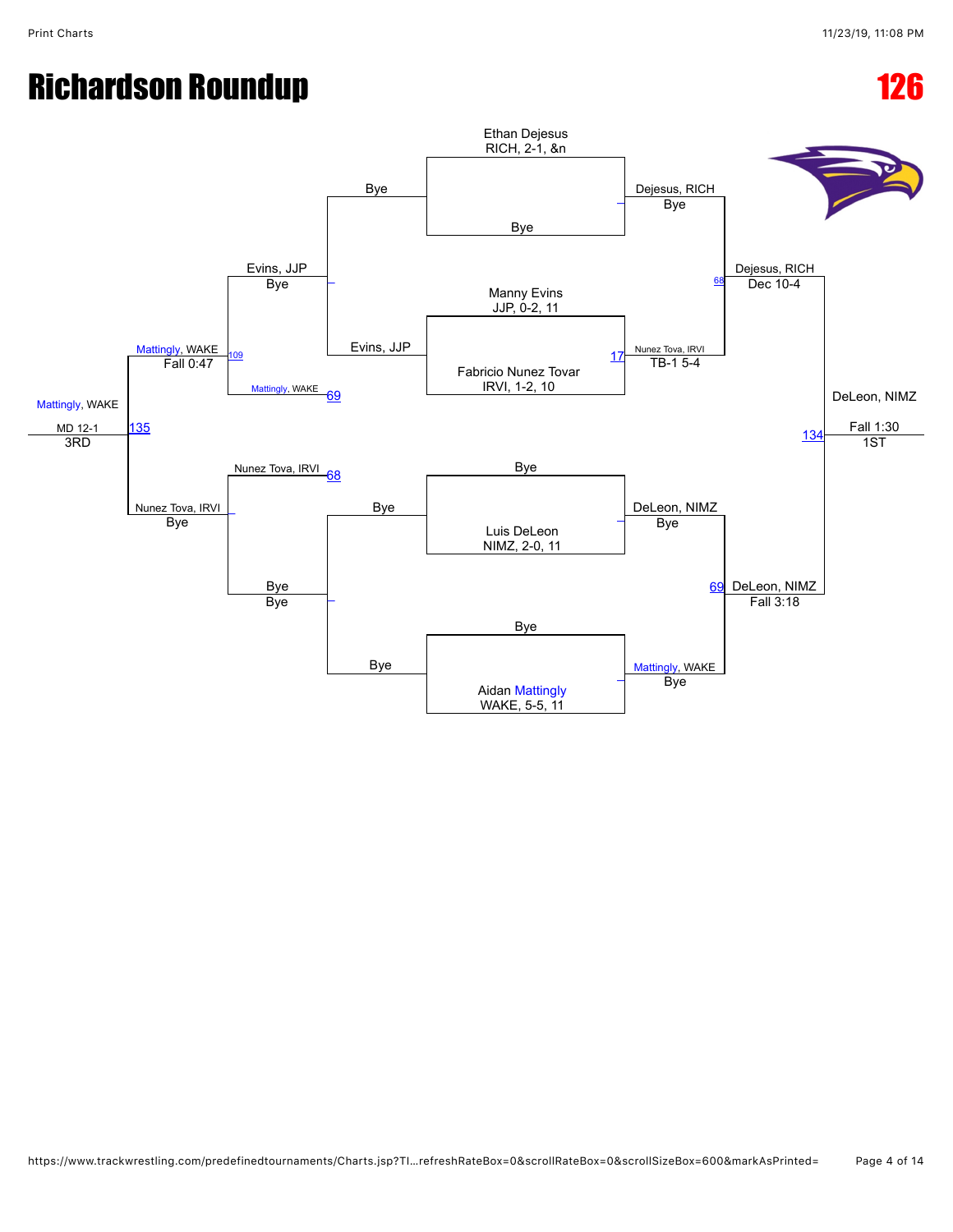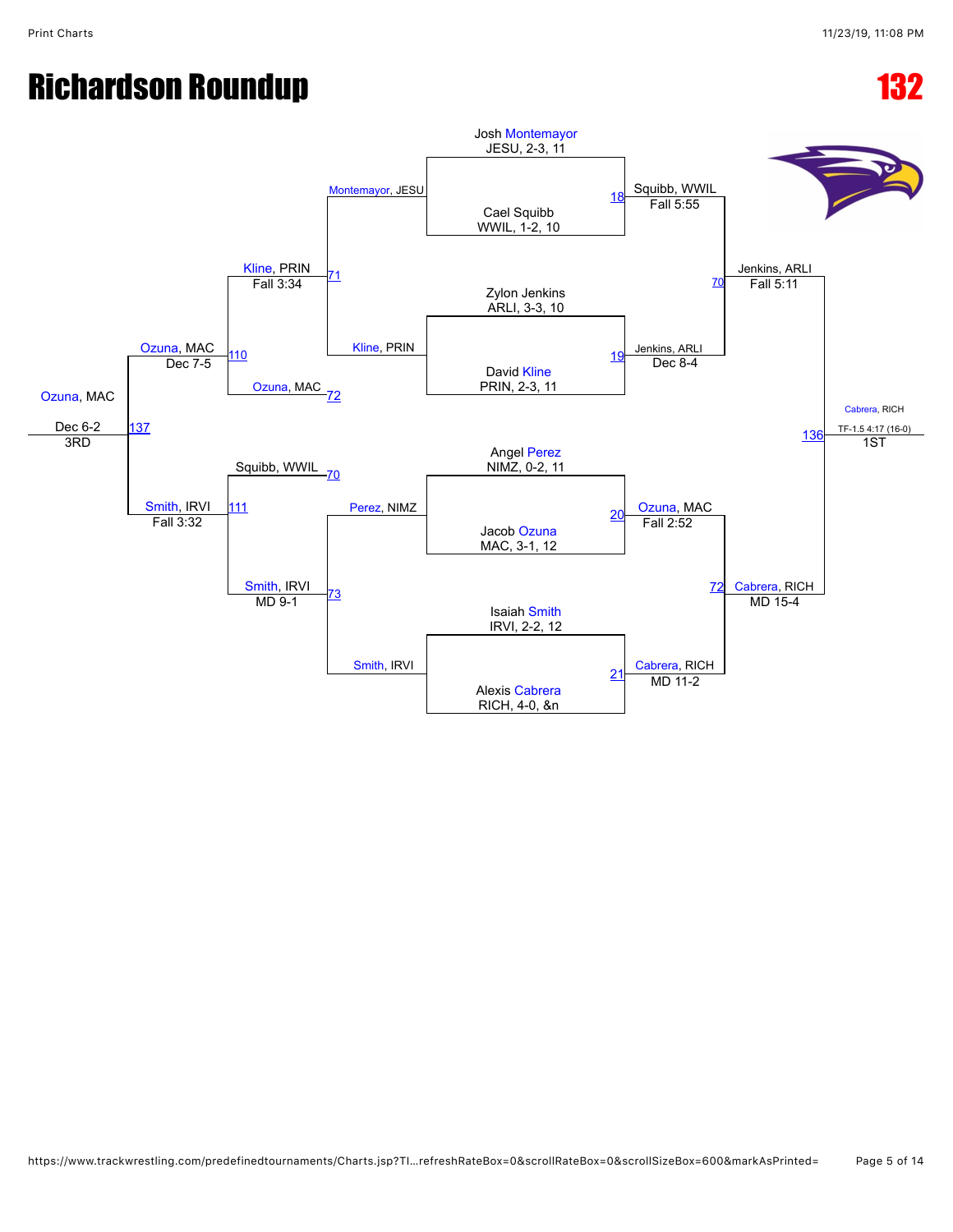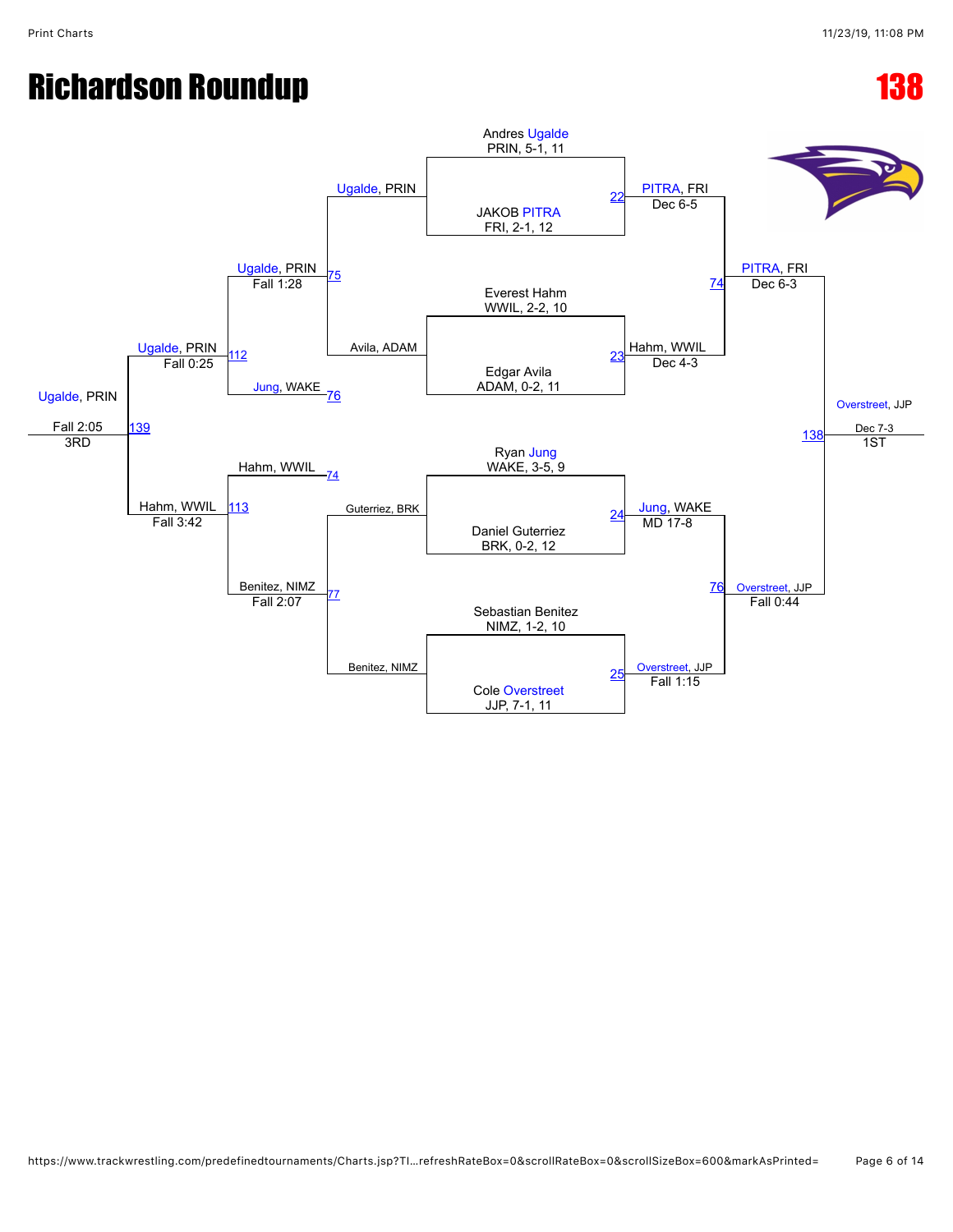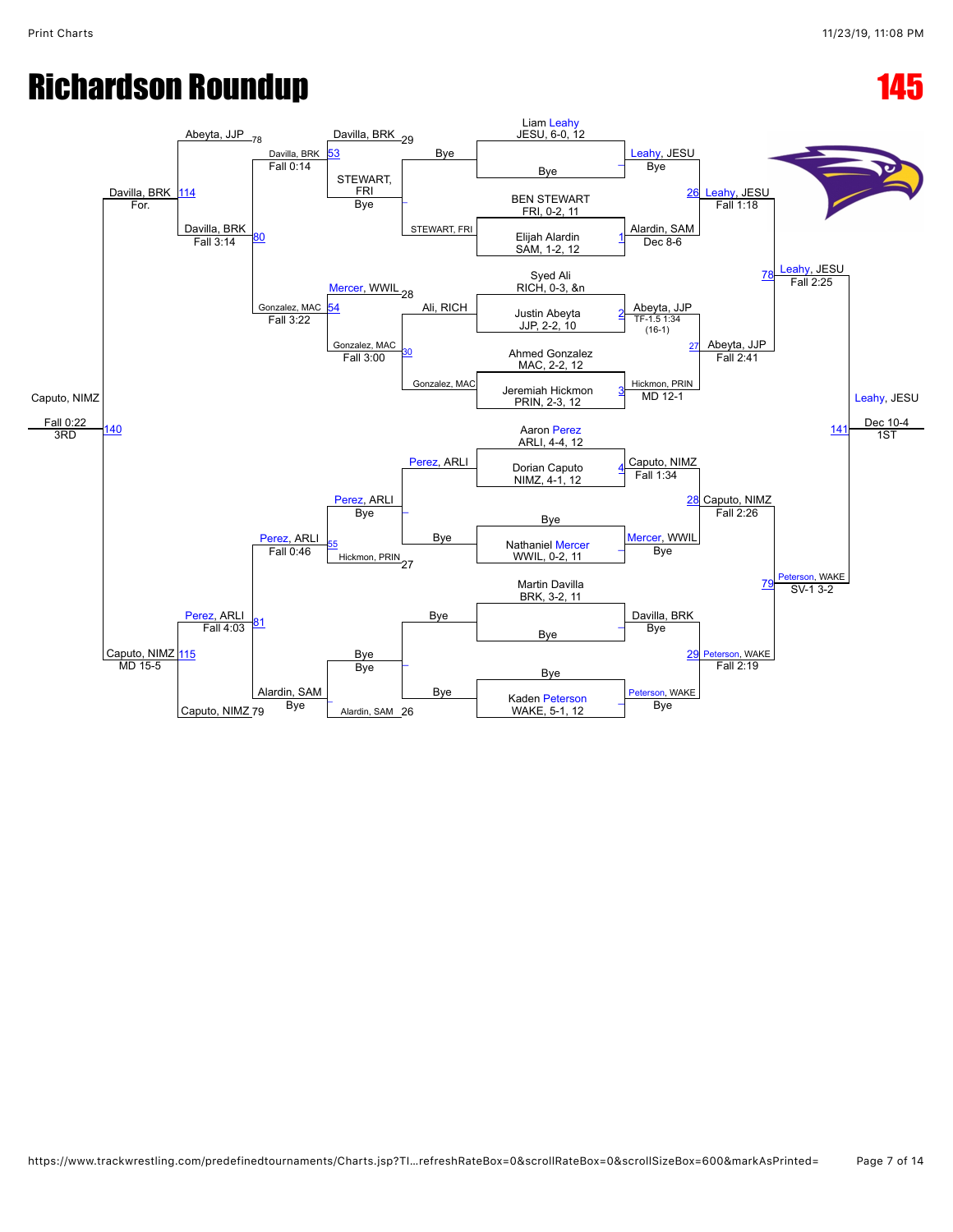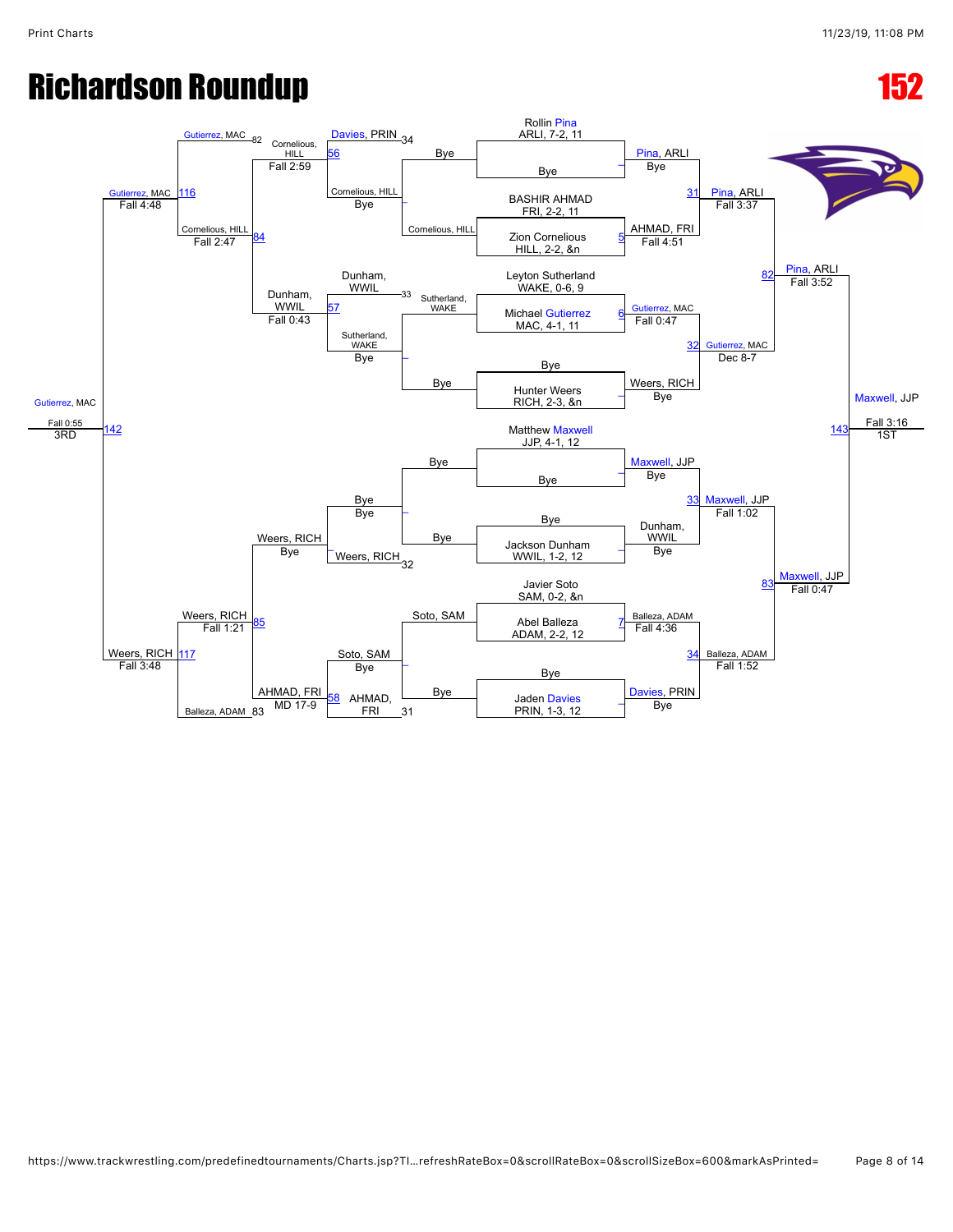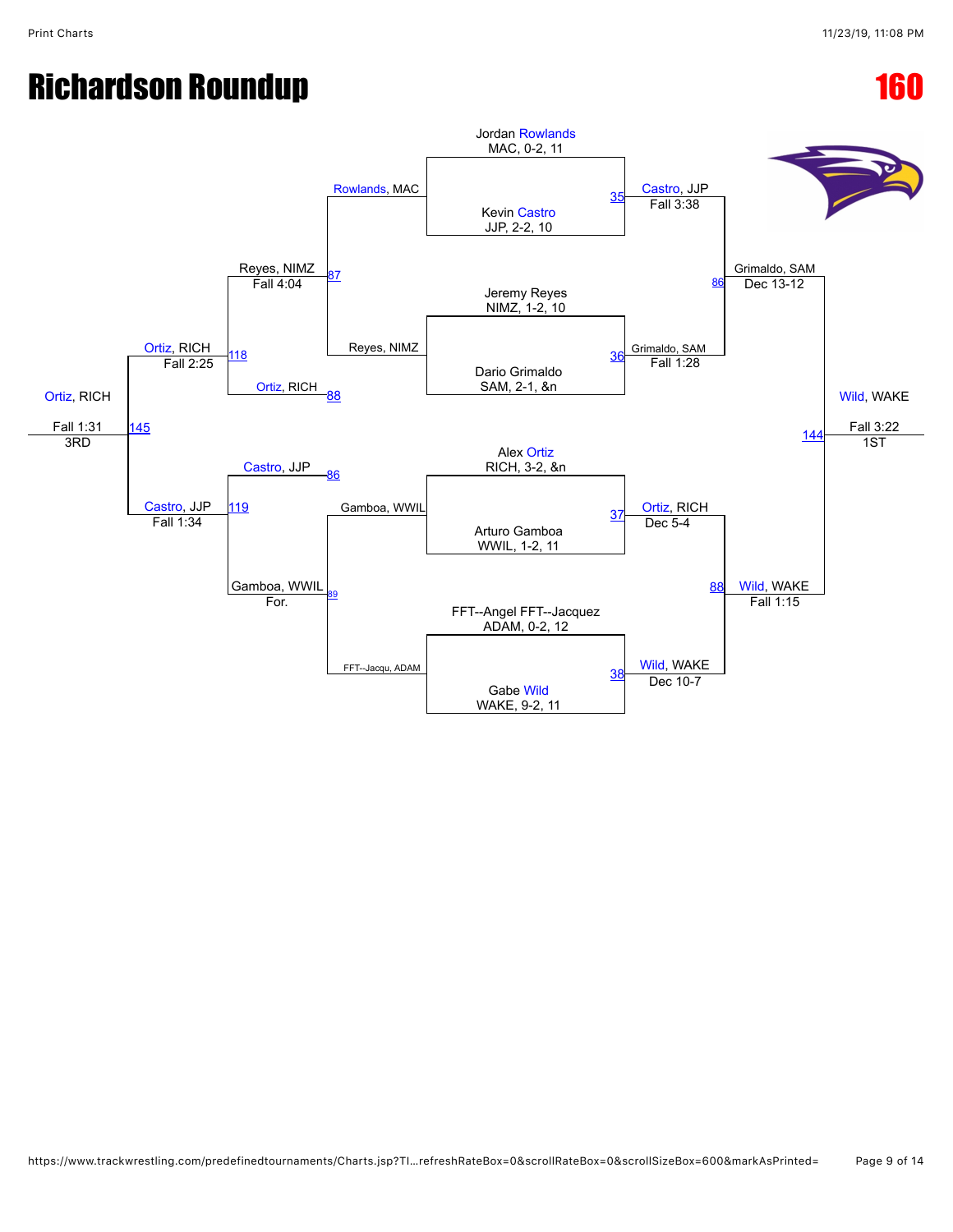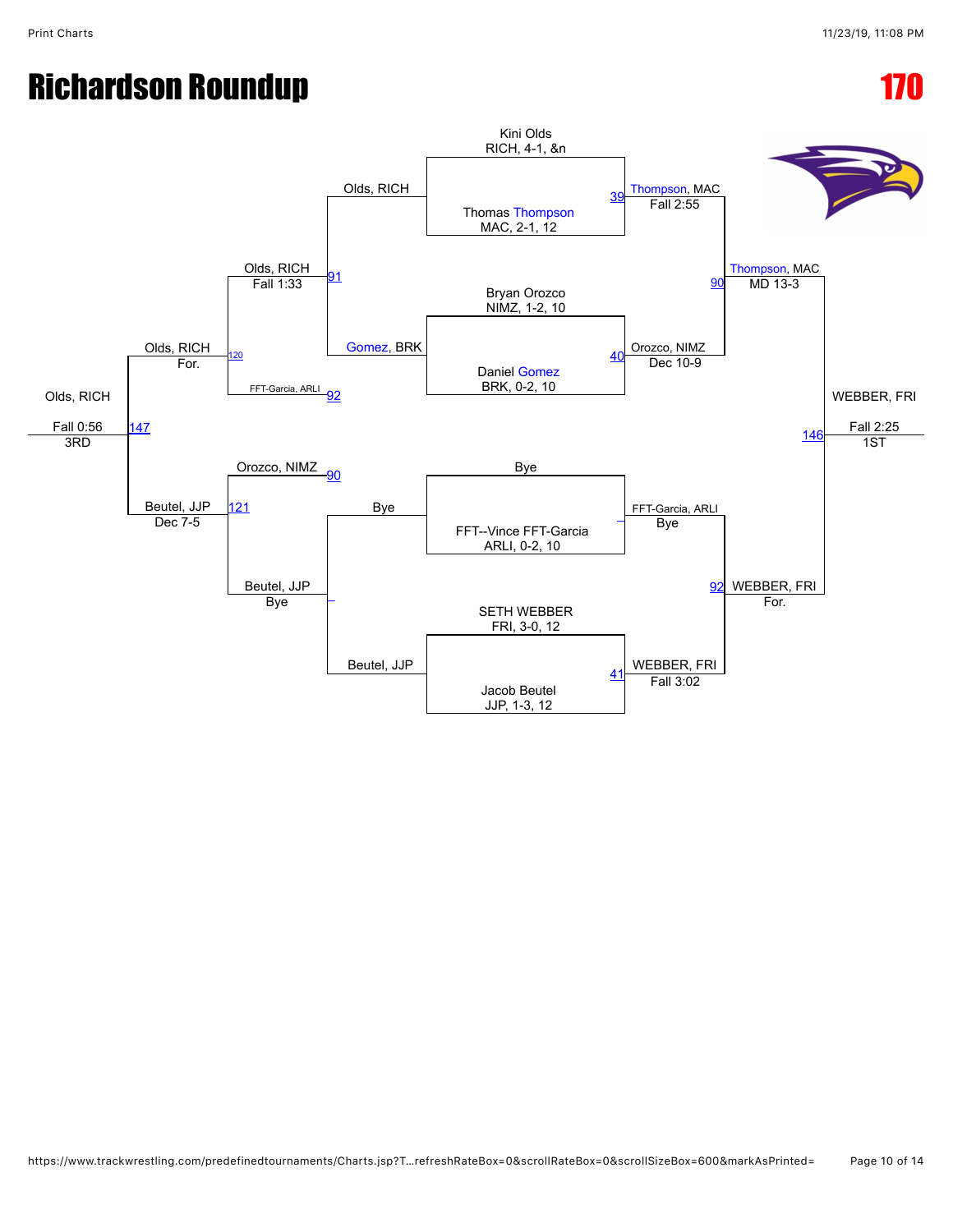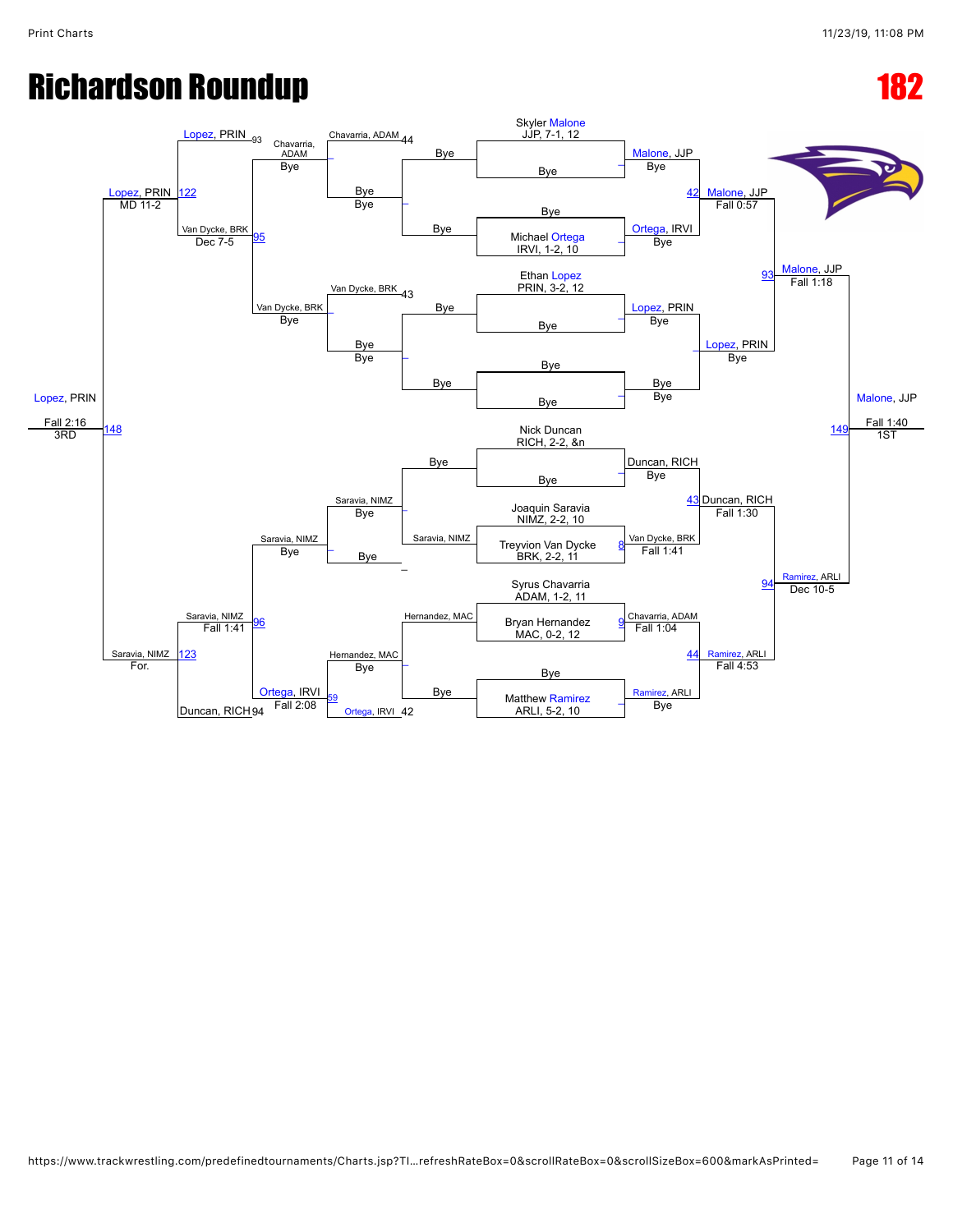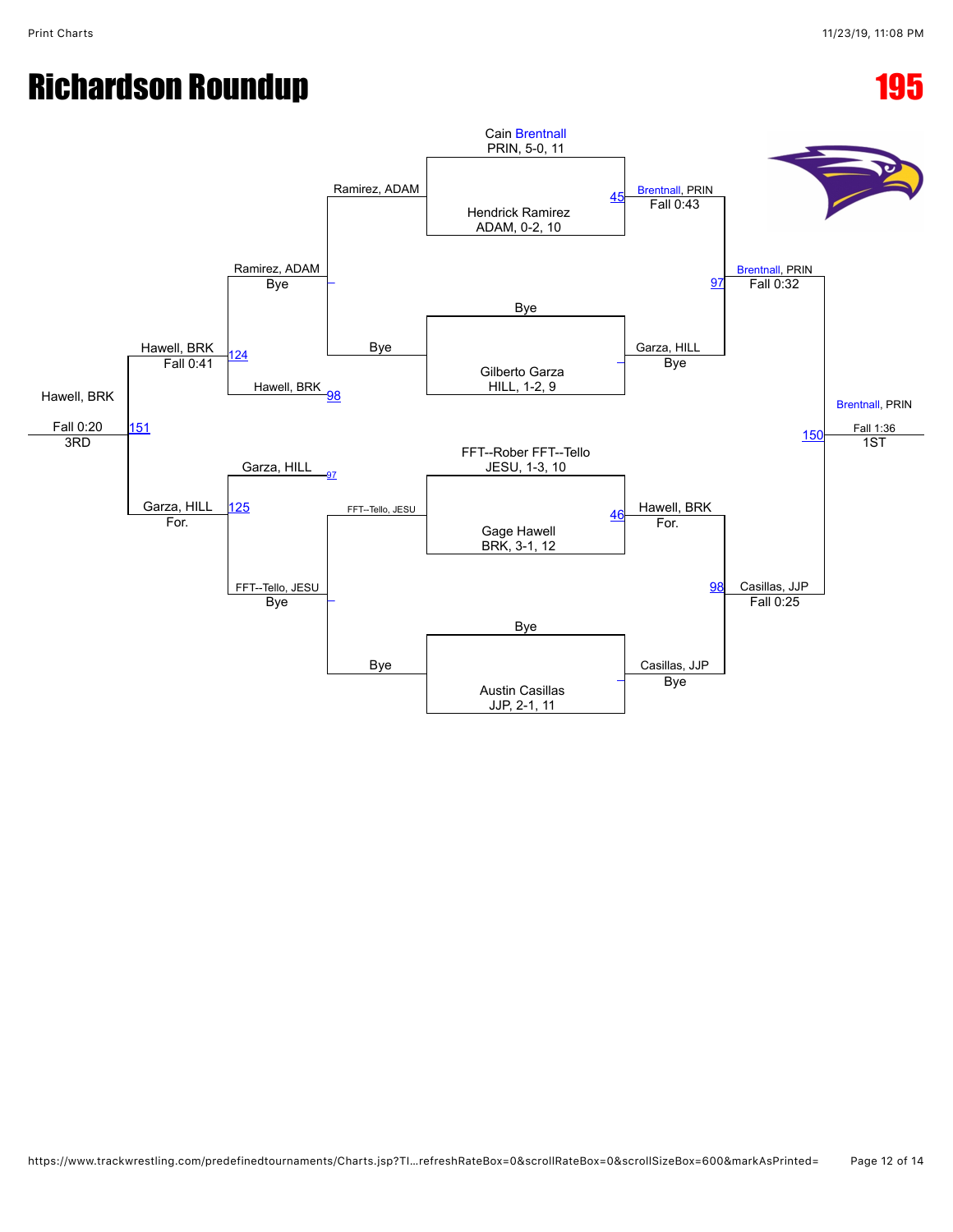